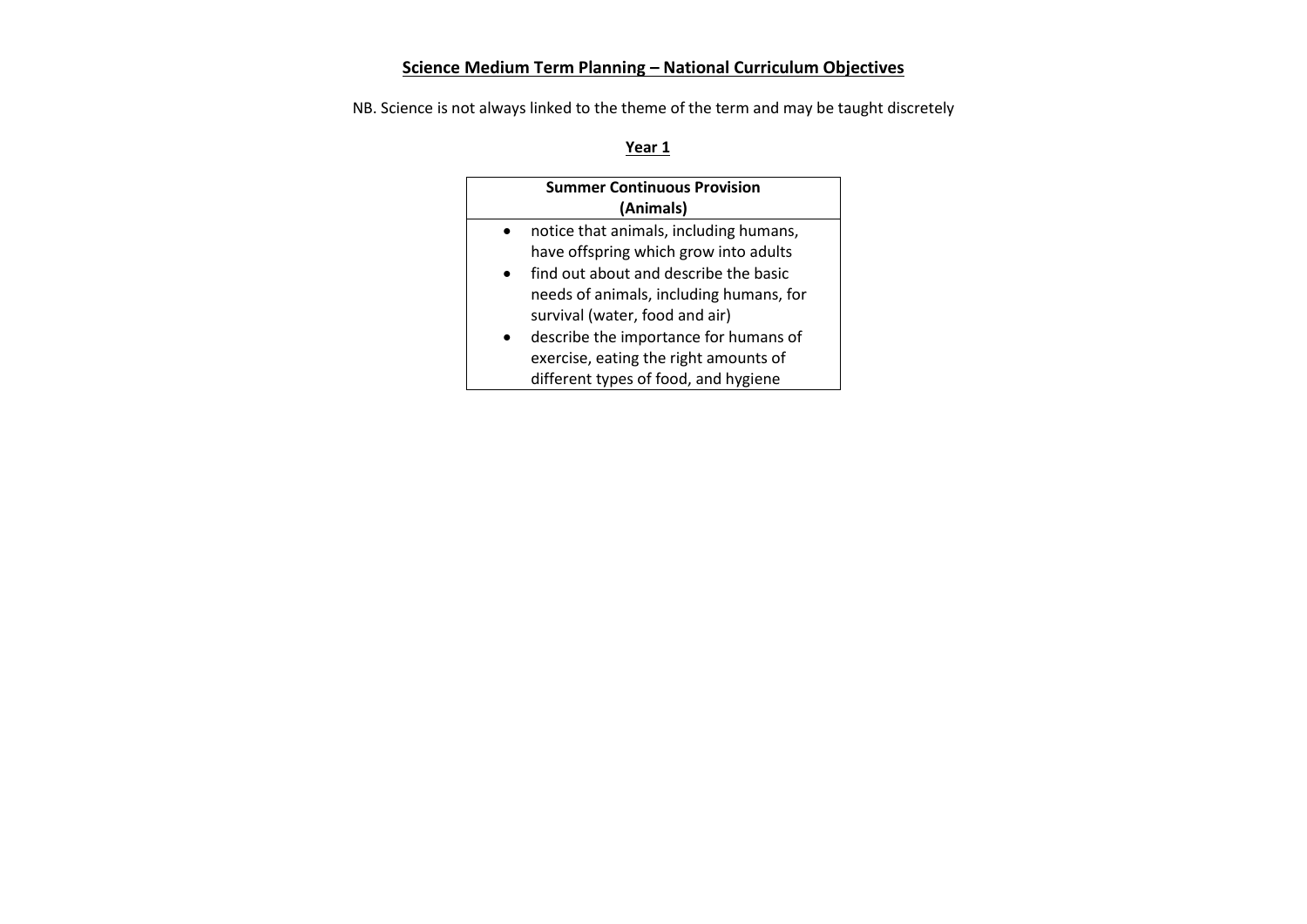| Autumn: Explorer (Scientists and inventors) &<br>(materials)                                                                                                                                                                                                                                                                                                                | <b>Spring: India(Animals including humans)</b>                                                                                                                                                                                                                                                                                              | Summer: Fire/Dinosaurs (plants) & (living things)                                                                                                                                                                                                                                                                                                                                                                                                                                                                                                                                                                                                                                                                                                                                                                                                                                      |
|-----------------------------------------------------------------------------------------------------------------------------------------------------------------------------------------------------------------------------------------------------------------------------------------------------------------------------------------------------------------------------|---------------------------------------------------------------------------------------------------------------------------------------------------------------------------------------------------------------------------------------------------------------------------------------------------------------------------------------------|----------------------------------------------------------------------------------------------------------------------------------------------------------------------------------------------------------------------------------------------------------------------------------------------------------------------------------------------------------------------------------------------------------------------------------------------------------------------------------------------------------------------------------------------------------------------------------------------------------------------------------------------------------------------------------------------------------------------------------------------------------------------------------------------------------------------------------------------------------------------------------------|
| Autumn <sub>2</sub><br>identify and compare the suitability of a<br>$\bullet$<br>variety of everyday materials, including<br>wood, metal, plastic, glass, brick, rock, paper<br>and cardboard for particular uses<br>find out how the shapes of solid objects<br>$\bullet$<br>made from some materials can be changed<br>by squashing, bending, twisting and<br>stretching. | Spring 1<br>notice that animals, including humans, have<br>offspring which grow into adults<br>find out about and describe the basic needs of<br>animals, including humans, for survival (water,<br>food and air)<br>describe the importance for humans of exercise,<br>eating the right amounts of different types of<br>food, and hygiene | Summer 1<br>observe and describe how seeds and bulbs<br>grow into mature plants<br>find out and describe how plants need<br>water, light and a suitable temperature to<br>grow and stay healthy<br>Summer 2<br>explore and compare the differences<br>$\bullet$<br>between things that are living, dead, and<br>things that have never been alive<br>identify that most living things live in<br>habitats to which they are suited and<br>describe how different habitats provide for<br>the basic needs of different kinds of animals<br>and plants, and how they depend on each<br>other<br>identify and name a variety of plants and<br>$\bullet$<br>animals in their habitats, including<br>microhabitats<br>describe how animals obtain their food from<br>plants and other animals, using the idea of a<br>simple food chain, and identify and name<br>different sources of food |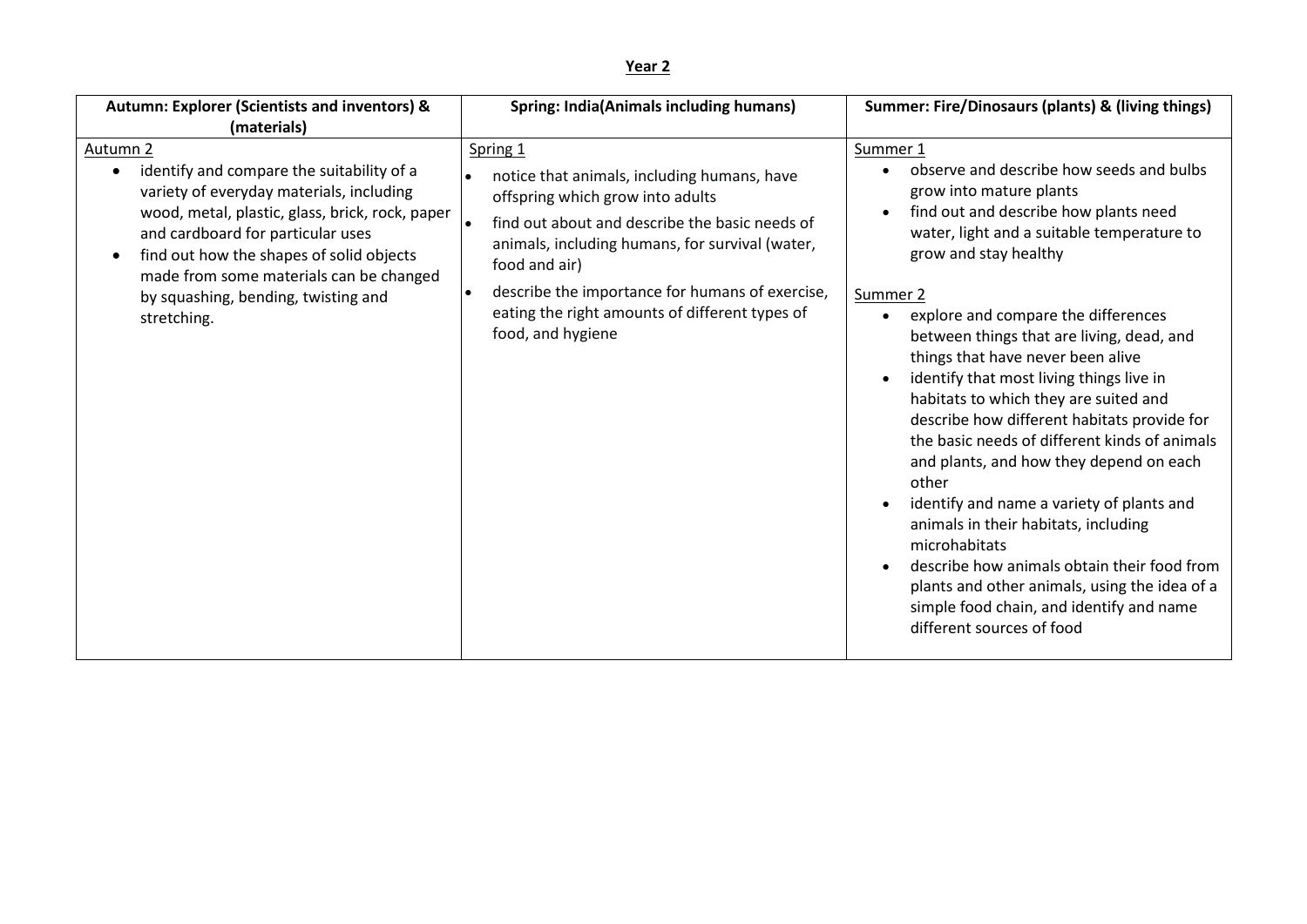| Autumn: Egyptians (Light)                                                                                                                                                                                                                                                                                                                                                                                                                                                                                                                                                                                                                                                                                                                                                                                                                                                                                                                                                                                  | Spring: Rainforests(Food human & animal)                                                                                                                                                                                                                                                                                                                                                                                                                                                                                                                                                                                                                                                                                                                                                                                                                                                                                                                                                                                                                                                                         | <b>Summer: Stone Age Plants</b>                                                                                                                                                                                                                                                                                                                                                                                                                                                                                                                                                                                                                                                                                                                                                                                                                                                                                                                 |
|------------------------------------------------------------------------------------------------------------------------------------------------------------------------------------------------------------------------------------------------------------------------------------------------------------------------------------------------------------------------------------------------------------------------------------------------------------------------------------------------------------------------------------------------------------------------------------------------------------------------------------------------------------------------------------------------------------------------------------------------------------------------------------------------------------------------------------------------------------------------------------------------------------------------------------------------------------------------------------------------------------|------------------------------------------------------------------------------------------------------------------------------------------------------------------------------------------------------------------------------------------------------------------------------------------------------------------------------------------------------------------------------------------------------------------------------------------------------------------------------------------------------------------------------------------------------------------------------------------------------------------------------------------------------------------------------------------------------------------------------------------------------------------------------------------------------------------------------------------------------------------------------------------------------------------------------------------------------------------------------------------------------------------------------------------------------------------------------------------------------------------|-------------------------------------------------------------------------------------------------------------------------------------------------------------------------------------------------------------------------------------------------------------------------------------------------------------------------------------------------------------------------------------------------------------------------------------------------------------------------------------------------------------------------------------------------------------------------------------------------------------------------------------------------------------------------------------------------------------------------------------------------------------------------------------------------------------------------------------------------------------------------------------------------------------------------------------------------|
| / (Food human & animal)                                                                                                                                                                                                                                                                                                                                                                                                                                                                                                                                                                                                                                                                                                                                                                                                                                                                                                                                                                                    | Groups, skeleton, balanced meal)                                                                                                                                                                                                                                                                                                                                                                                                                                                                                                                                                                                                                                                                                                                                                                                                                                                                                                                                                                                                                                                                                 | Rocks & soil/ Forces and magnets                                                                                                                                                                                                                                                                                                                                                                                                                                                                                                                                                                                                                                                                                                                                                                                                                                                                                                                |
| Groups, skeleton, balanced meal)                                                                                                                                                                                                                                                                                                                                                                                                                                                                                                                                                                                                                                                                                                                                                                                                                                                                                                                                                                           | & (Plants)                                                                                                                                                                                                                                                                                                                                                                                                                                                                                                                                                                                                                                                                                                                                                                                                                                                                                                                                                                                                                                                                                                       |                                                                                                                                                                                                                                                                                                                                                                                                                                                                                                                                                                                                                                                                                                                                                                                                                                                                                                                                                 |
| Autumn 1<br>recognise that they need light in order to see<br>$\bullet$<br>things and that dark is the absence of light<br>notice that light is reflected from surfaces<br>recognise that light from the sun can be<br>dangerous and that there are ways to<br>protect their eyes<br>recognise that shadows are formed when the<br>light from a light source is blocked by an<br>opaque object<br>find patterns in the way that the size of<br>shadows change<br>Autumn 2<br>identify and describe the functions of<br>different parts of flowering plants: roots,<br>stem/trunk, leaves and flowers<br>explore the requirements of plants for life<br>$\bullet$<br>and growth (air, light, water, nutrients from<br>soil, and room to grow) and how they vary<br>from plant to plant<br>investigate the way in which water is<br>transported within plants<br>explore the part that flowers play in the life<br>cycle of flowering plants, including<br>pollination, seed formation and seed<br>dispersal | Spring 1<br>identify and describe the functions of<br>$\bullet$<br>different parts of flowering plants: roots,<br>stem/trunk, leaves and flowers<br>explore the requirements of plants for life<br>and growth (air, light, water, nutrients from<br>soil, and room to grow) and how they vary<br>from plant to plant<br>investigate the way in which water is<br>$\bullet$<br>transported within plants<br>explore the part that flowers play in the life<br>cycle of flowering plants, including<br>pollination, seed formation and seed<br>dispersal<br>Spring 2<br>identify and describe the functions of<br>$\bullet$<br>different parts of flowering plants: roots,<br>stem/trunk, leaves and flowers<br>explore the requirements of plants for life<br>and growth (air, light, water, nutrients from<br>soil, and room to grow) and how they vary<br>from plant to plant<br>investigate the way in which water is<br>transported within plants<br>explore the part that flowers play in the life<br>$\bullet$<br>cycle of flowering plants, including<br>pollination, seed formation and seed<br>dispersal | Summer 1<br>compare and group together different kinds<br>of rocks on the basis of their appearance and<br>simple physical properties<br>describe in simple terms how fossils are<br>formed when things that have lived are<br>trapped within rock<br>recognise that soils are made from rocks and<br>organic matter<br>Summer 2<br>compare how things move on different<br>$\bullet$<br>surfaces<br>notice that some forces need contact<br>between 2 objects, but magnetic forces can<br>act at a distance<br>observe how magnets attract or repel each<br>other and attract some materials and not<br>others<br>compare and group together a variety of<br>everyday materials on the basis of whether<br>they are attracted to a magnet, and identify<br>some magnetic materials<br>describe magnets as having 2 poles<br>predict whether 2 magnets will attract or<br>$\bullet$<br>repel each other, depending on which poles<br>are facing |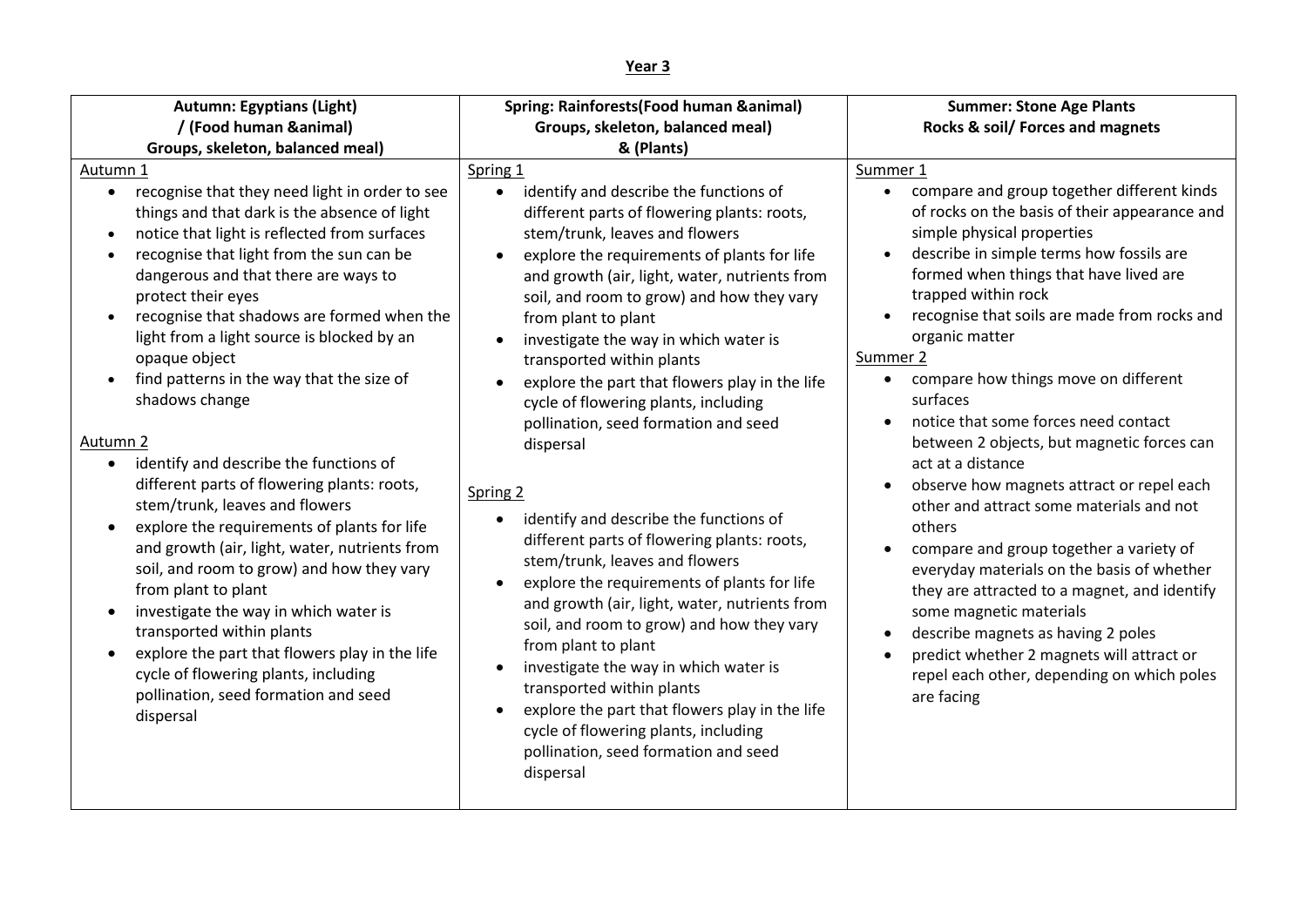| <b>Autumn: Romans and Boudicca</b>                                                                                                                                                                                                                                                                                                                                                                                                                                                                                                                                                                                         | <b>Spring: Hot and Cold</b>                                                                                                                                                                                                                                                                                                                                                                                                           | Summer: Lights, Camera, Action                                                                                                                                                                                                                                                                                                                                                                                                                                                                                                                                                                                                                                                    |
|----------------------------------------------------------------------------------------------------------------------------------------------------------------------------------------------------------------------------------------------------------------------------------------------------------------------------------------------------------------------------------------------------------------------------------------------------------------------------------------------------------------------------------------------------------------------------------------------------------------------------|---------------------------------------------------------------------------------------------------------------------------------------------------------------------------------------------------------------------------------------------------------------------------------------------------------------------------------------------------------------------------------------------------------------------------------------|-----------------------------------------------------------------------------------------------------------------------------------------------------------------------------------------------------------------------------------------------------------------------------------------------------------------------------------------------------------------------------------------------------------------------------------------------------------------------------------------------------------------------------------------------------------------------------------------------------------------------------------------------------------------------------------|
| (animals including humans- teeth and keeping                                                                                                                                                                                                                                                                                                                                                                                                                                                                                                                                                                               |                                                                                                                                                                                                                                                                                                                                                                                                                                       |                                                                                                                                                                                                                                                                                                                                                                                                                                                                                                                                                                                                                                                                                   |
| healthy) (Digestive system)                                                                                                                                                                                                                                                                                                                                                                                                                                                                                                                                                                                                | (States of matter and water cycle)                                                                                                                                                                                                                                                                                                                                                                                                    |                                                                                                                                                                                                                                                                                                                                                                                                                                                                                                                                                                                                                                                                                   |
| Autumn 1& 2<br>compare how things move on different<br>surfaces<br>notice that some forces need contact<br>between 2 objects, but magnetic forces can<br>act at a distance<br>observe how magnets attract or repel each<br>$\bullet$<br>other and attract some materials and not<br>others<br>compare and group together a variety of<br>$\bullet$<br>everyday materials on the basis of whether<br>they are attracted to a magnet, and identify<br>some magnetic materials<br>describe magnets as having 2 poles<br>predict whether 2 magnets will attract or<br>repel each other, depending on which poles<br>are facing | Spring 1& 2<br>compare and group materials together, according<br>to whether they are solids, liquids or gases<br>observe that some materials change state when<br>they are heated or cooled, and measure or<br>research the temperature at which this happens<br>in degrees Celsius (°C)<br>identify the part played by evaporation and<br>condensation in the water cycle and associate the<br>rate of evaporation with temperature | Summer 1<br>identify common appliances that run on<br>$\bullet$<br>electricity<br>construct a simple series electrical circuit,<br>identifying and naming its basic parts,<br>including cells, wires, bulbs, switches and<br>buzzers<br>identify whether or not a lamp will light in a<br>simple series circuit, based on whether or<br>not the lamp is part of a complete loop with<br>a battery<br>recognise that a switch opens and closes a<br>$\bullet$<br>circuit and associate this with whether or not<br>a lamp lights in a simple series circuit<br>recognise some common conductors and<br>$\bullet$<br>insulators, and associate metals with being<br>good conductors |
|                                                                                                                                                                                                                                                                                                                                                                                                                                                                                                                                                                                                                            |                                                                                                                                                                                                                                                                                                                                                                                                                                       | Summer 2<br>identify how sounds are made, associating<br>$\bullet$<br>some of them with something vibrating<br>recognise that vibrations from sounds travel<br>$\bullet$<br>through a medium to the ear<br>find patterns between the pitch of a sound<br>and features of the object that produced it<br>find patterns between the volume of a sound<br>$\bullet$<br>and the strength of the vibrations that<br>produced it<br>recognise that sounds get fainter as the<br>$\bullet$<br>distance from the sound source increases                                                                                                                                                   |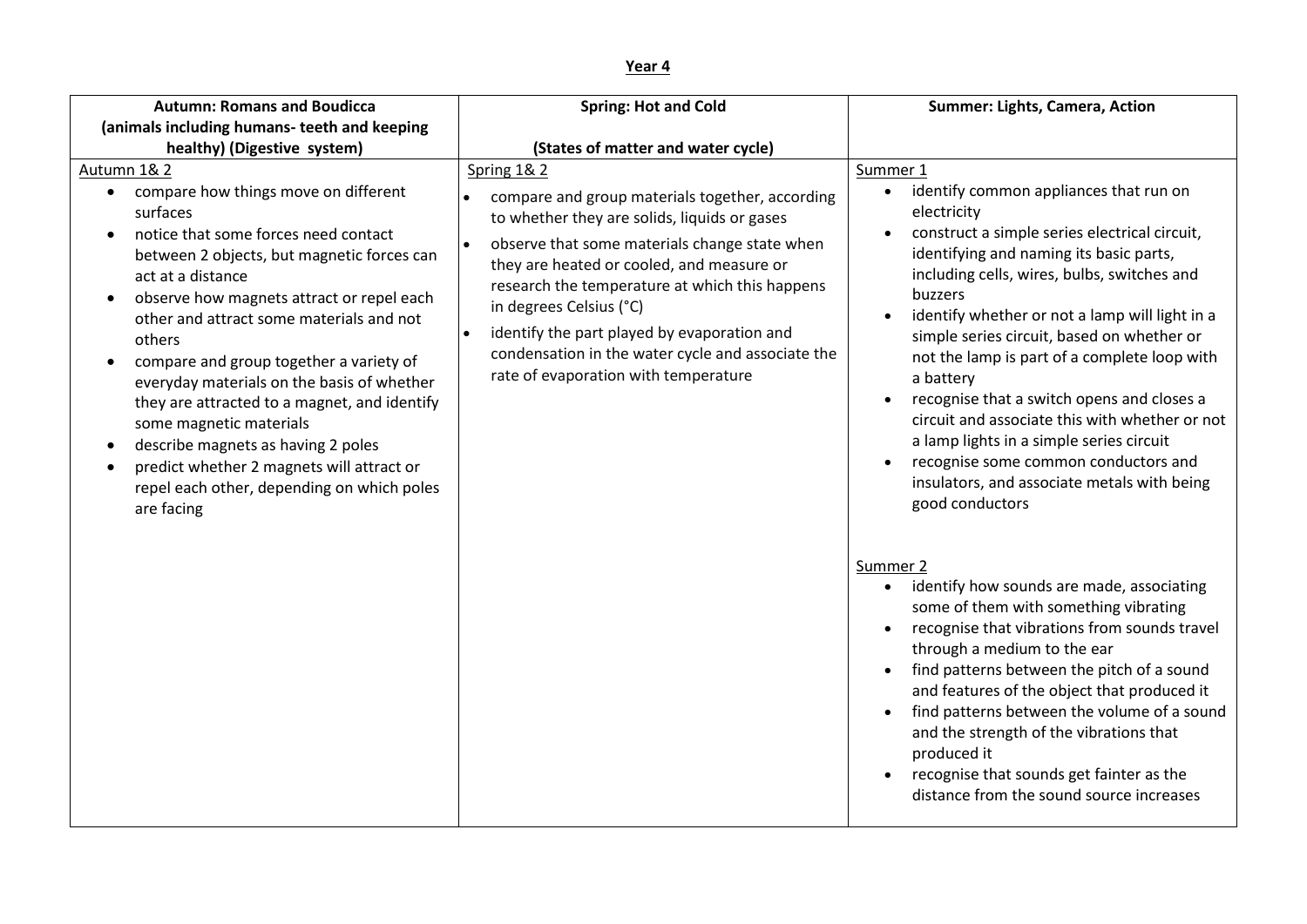| <b>Autumn: Space and Beyond</b><br>(Earth and space) & (Forces)                                                                                                                                                                                                                                                                                                                                                                                                                                                                                                                                                                                                                                                                                                                              | Spring: Vikings and Anglo-Saxons (Properties and<br>changes of materials)                                                                                                                                                                                                                                                                                                                                                                                                                                                                                                                                                                                                                                                                                                                                                                                                                                                                                                                                                                   | <b>Summer: Exploring Southend</b><br>(living things and their habitats) (investigative<br>science)                                                                                                                                                                      |
|----------------------------------------------------------------------------------------------------------------------------------------------------------------------------------------------------------------------------------------------------------------------------------------------------------------------------------------------------------------------------------------------------------------------------------------------------------------------------------------------------------------------------------------------------------------------------------------------------------------------------------------------------------------------------------------------------------------------------------------------------------------------------------------------|---------------------------------------------------------------------------------------------------------------------------------------------------------------------------------------------------------------------------------------------------------------------------------------------------------------------------------------------------------------------------------------------------------------------------------------------------------------------------------------------------------------------------------------------------------------------------------------------------------------------------------------------------------------------------------------------------------------------------------------------------------------------------------------------------------------------------------------------------------------------------------------------------------------------------------------------------------------------------------------------------------------------------------------------|-------------------------------------------------------------------------------------------------------------------------------------------------------------------------------------------------------------------------------------------------------------------------|
| Autumn 1<br>describe the movement of the Earth and<br>other planets relative to the sun in the solar<br>system<br>describe the movement of the moon relative<br>to the Earth<br>describe the sun, Earth and moon as<br>approximately spherical bodies<br>use the idea of the Earth's rotation to explain<br>day and night and the apparent movement<br>of the sun across the sky<br>Autumn 2<br>explain that unsupported objects fall towards<br>the Earth because of the force of gravity<br>acting between the Earth and the falling<br>object<br>identify the effects of air resistance, water<br>resistance and friction, that act between<br>moving surfaces<br>recognise that some mechanisms including<br>levers, pulleys and gears allow a smaller<br>force to have a greater effect | Spring 1&2<br>compare and group together everyday<br>materials on the basis of their properties,<br>including their hardness, solubility,<br>transparency, conductivity (electrical and<br>thermal), and response to magnets<br>know that some materials will dissolve in<br>liquid to form a solution, and describe how<br>to recover a substance from a solution<br>use knowledge of solids, liquids and gases to<br>$\bullet$<br>decide how mixtures might be separated,<br>including through filtering, sieving and<br>evaporating<br>give reasons, based on evidence from<br>comparative and fair tests, for the particular<br>uses of everyday materials, including metals,<br>wood and plastic<br>demonstrate that dissolving, mixing and<br>$\bullet$<br>changes of state are reversible changes<br>explain that some changes result in the<br>formation of new materials, and that this<br>kind of change is not usually reversible,<br>including changes associated with burning<br>and the action of acid on bicarbonate of soda | Summer 1<br>describe the differences in the life cycles of a<br>$\bullet$<br>mammal, an amphibian, an insect and a bird<br>describe the life process of reproduction in<br>$\bullet$<br>some plants and animals<br>describe the changes as humans develop to<br>old age |